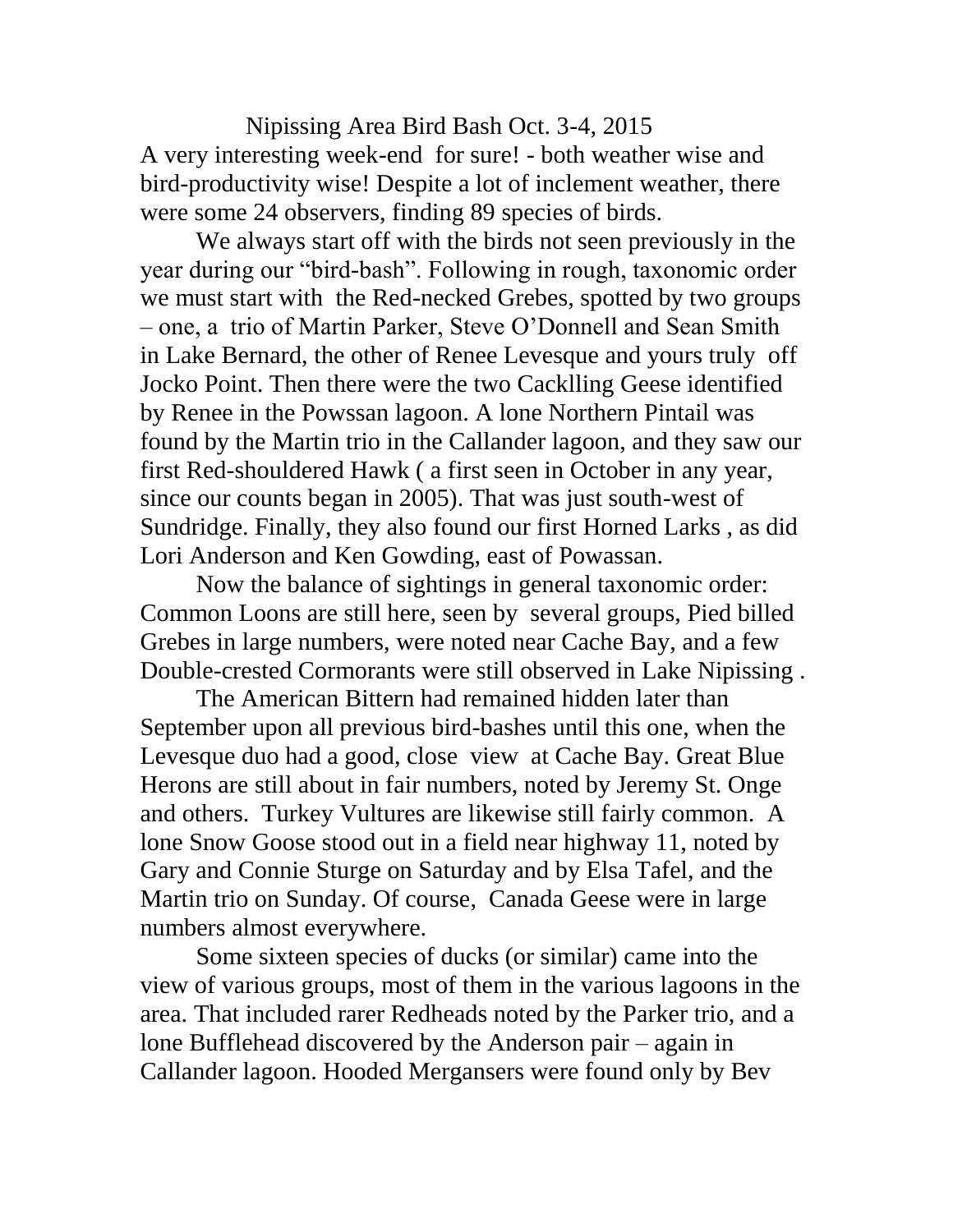and Ray Kingdon on Lake Nosbonsing, but Common ones were noted by many.

Now as to predators, other hawks observed were the Roughlegged found by Greg and Pat Boxwell in the east end, first one this Fall. Ospreys were still about, seen by a few of you. Same goes for Northern Harrier and Bald eagle. Lots of Kestrel were still here, and a few Merlin. The Red-tailed Hawk was on the Parker list.

A Spruce Grouse was discovered by the Parker trio just north of South River. Ruffed Grouse were on lots of lists. Interestingly, many American Coots were at least three lagoons. Sandhill Crane in huge numbers (at least 500), were observed by Angela and Gary Martin in the west end.

Unfortunately shorebirds were very limited. A Greater Yellow-legs showed up for the Levesque duo in the Powassan lagoon; and that was it. Small numbers of Bonaparte Gulls were still seen especially in the Callander lagoon. Caspian Tern were noticed by the Kingdon's on Lake Nosbonsing. Mourning Doves were upon many lists. Same goes for the Belted Kingfisher.

The three main woodpeckers were well documented. But – where were those recently so common Northern Flickers? Not one was discovered, though normally they would be here during the whole of October?

One flycatcher was still present; the Anderson combo did find an Eastern Phoebe. And one vireo was still about. The Parker trio observed the Blue-headed. No Gray Jays, again, but Blue Jays are still fairly commonplace – with crows and ravens.

Of course Black-capped Chickadees were omnipresent, and this month White-breasted Nuthatches again showed up, with the Red-breasted, in fair numbers. Both kinglets are now appearing again, with the Golden-crowned being observed by the Parker trio, and Ruby-crowned noted by many.

Mary Young had Swainson's Thrush near her home at Corbeil, while the Anderson pair found Hermit Thrush at Ken's place. The only Gray Catbird was at Steve's home area. And, not